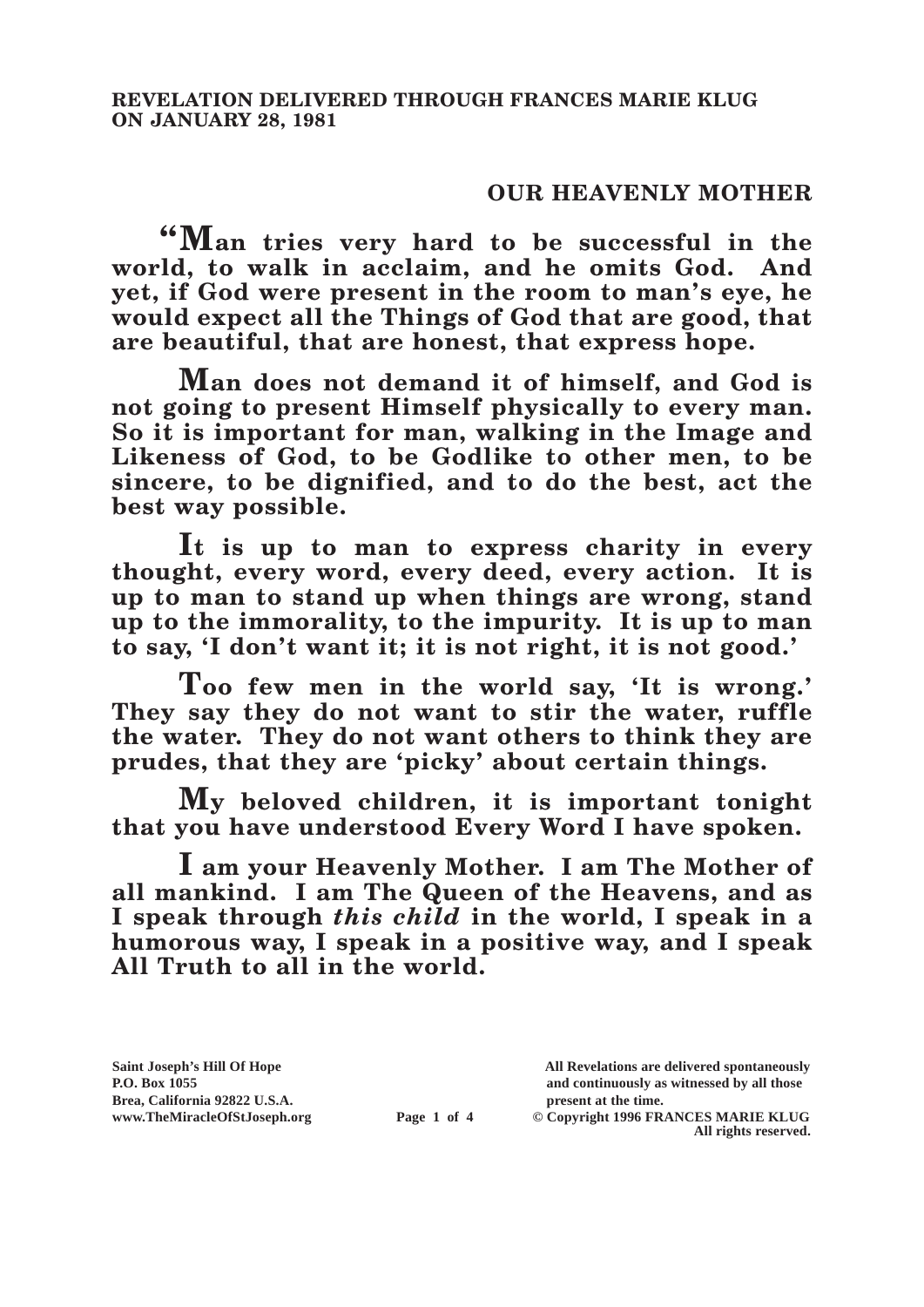**There are so many, many children walking around not understanding the dignity, always thinking that dignity takes something profound. They eliminate the beauty of sensibility. They eliminate the beauty of simplicity.**

**I speak through** *a child* **in the world. The Power of Me is so great for I want to reach you individually, so you will become aware of the Light of the Heavens through This Great Miracle, and you will feel the Power of This Light for the good of your Soul.**

**What I taught you tonight was for you to better understand, no man should rule you. You have been given a will to make decisions, to decide things for yourself, and to see the value of all things, for the good of your Soul.**

**Your physical is important to The Father, for your physical is the custodian of your Soul. That is why it is so important that your mental strength, your physical strength be sound, and that you stand strong in all your decisions in the world.**

**And know, My children, that as you pray, you are heard. As you work in prayer, you are seen and observed. As you doubt your own abilities, you must pray for strength in these abilities. You are capable of many things but you limit yourselves in so many things. You have many capabilities and yet you do not use them in His Name. You say your occupation, your vocation, your way of life, stops you from using all the things and causes you to have certain strifes.**

Brea, California 92822 U.S.A.<br>
www.TheMiracleOfStJoseph.org<br> **Page 2 of 4** © Copyright 1996 FR.

**Saint Joseph's Hill Of Hope All Revelations are delivered spontaneously P.O. Box 1055 and continuously as witnessed by all those** 

 $\odot$  Copyright 1996 FRANCES MARIE KLUG **All rights reserved.**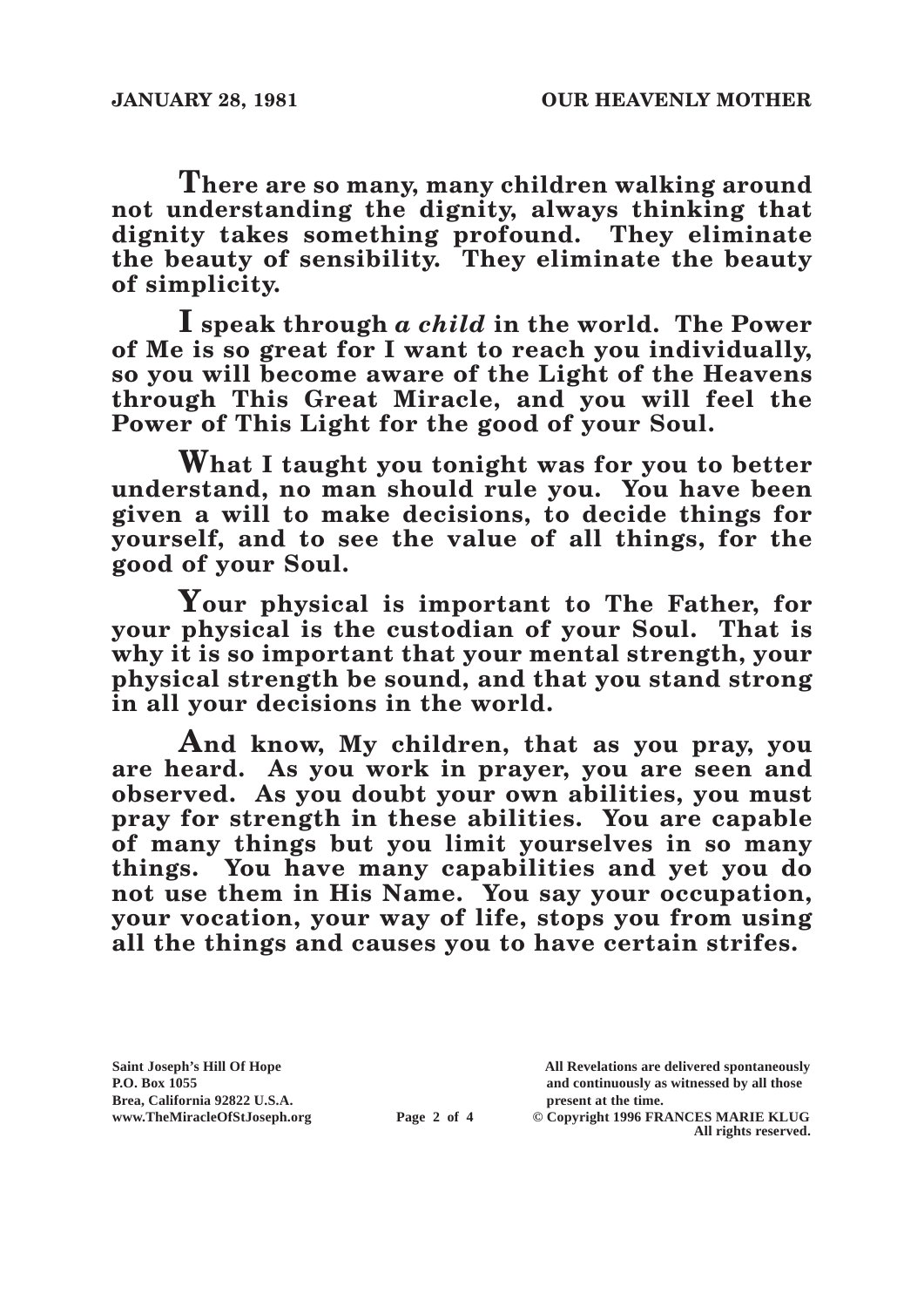**I, your Heavenly Mother, want you to know that if you keep busy in My Name, if you act in charitable ways in My Name, you will find the beauty of life worthwhile and you will see that the challenges of just doing little things will keep you busy and keep you strong, and they will make the physical life a beautiful way. It will encourage the Soul in so many ways.**

**Your life upon the earth is one of greatness. You do not see it this way. You feel depressed, you feel worried, you have problems. You can conquer these problems, My little ones, in so many ways. I do not say, 'Ignore the problems and they will go away.' Use the effort The Father gave you, use the willingness He gave you, use the balance of things, the intellect, the knowledge, the purpose, to accomplish what He Wills you to do.**

**I have looked at you each individually tonight, and I want you to know I reach you through the eyes of** *one* **like you, I reach you through the lips of her way, but I must add: 'The greatest way to walk for The Father is to walk in obedience every day, and be aware, My little ones, that purity must never leave you. You must seek it out. You must search for it. You must apply it to everything you do and everything you say.'**

**You walk a beautiful road for you walk the human way. You walk with a Love you cannot understand and you are guided by It every day.**

**My Light touches you tonight and I say, 'You walk in a very important day.' There are many challenges: challenges, challenges and challenges. There are**